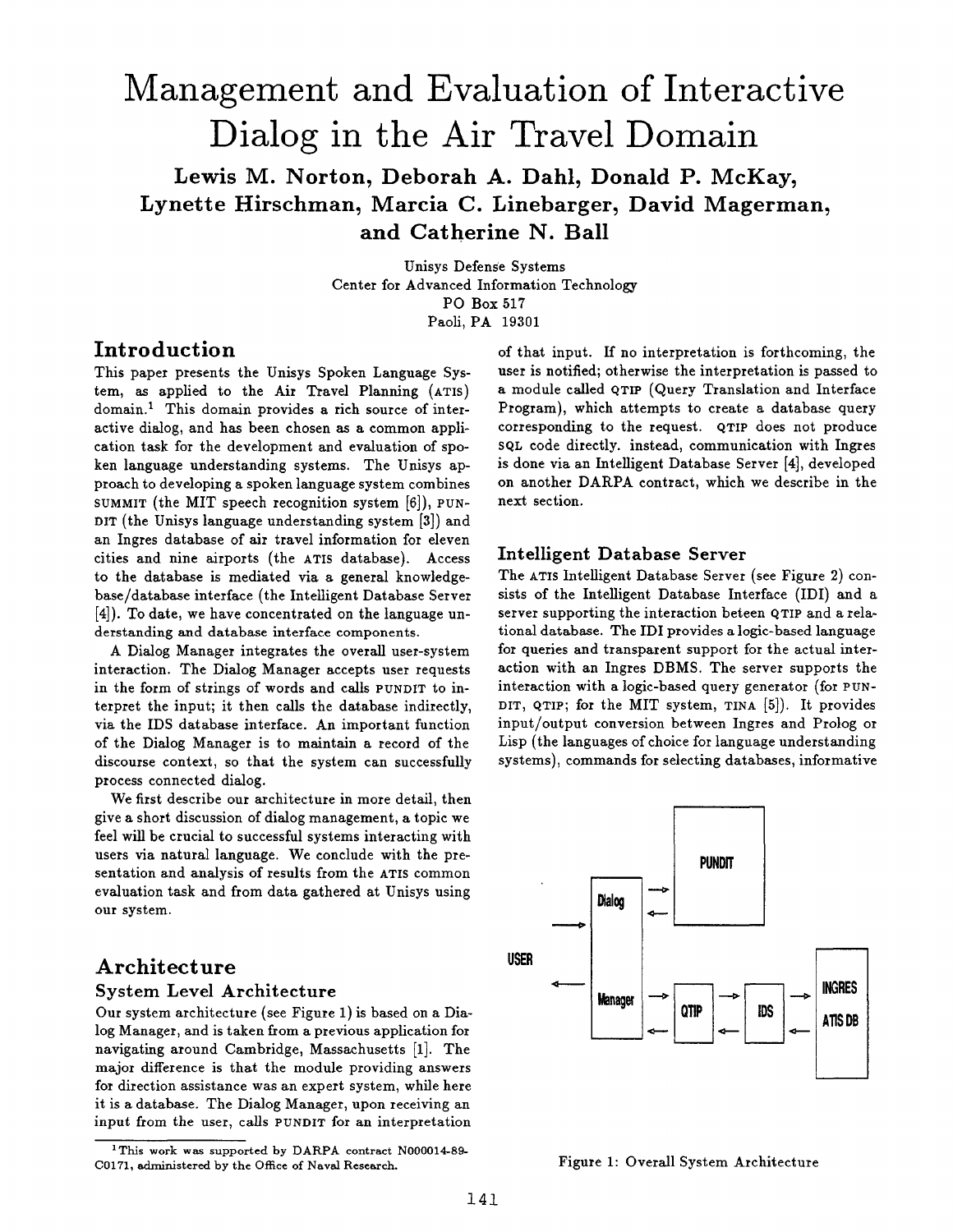#### **IDI Server Architecture**



Figure 2: Intelligent Database Server Architecture

statistics and generation of comparator output.

The Intelligent Database Interface is a portable, cachebased interface providing transparent, efficient access to one or more databases on one or more remote database management systems (DBMS) which support sQL. The IDI was designed to be compatible with a logic-based knowledge representation scheme and has been used to implement a query server supporting the ATIS database access for PUNDIT. The query language of the IDI is the Intelligent Database Interface Language (IDIL) and is based on a restricted subset of function-free Horn clauses where the head of a clause represents the target list (i.e., the form of the result relation) and the body is a conjunction of literals which denote database relations or operations on the relations and/or their attributes (e.g., negation, aggregation, and arithmetic operations).

The Intelligent Database Server supports QTIP's interaction with the ATIS database, accepting IDIL queries, using the IDI to translate and execute the queries and returning results as straightforward lists of lists. The IDI Server supports QTIP's interaction with a relational database in several specific ways; the IDI Server

- accepts an IDIL query as input and returns Prolog tuples or Lisp tuples, the translated sql query and statistics;
- translates IDIL queries to SQL and executes them on the database;
- · manages connections transparently to the Ingres database;
- converts Ingres tuple output to Prolog or Lisp tuples, and
- · produces CAS evaluation output.

The IDI architecture also contains a cache; the IDI currently caches results of database queries. Our caching

concept also includes the notion of advice provided to the cache. While we have not used it in this application to date, we believe that there are many useful heuristics in the travel planning domain that can lead to optimized DB retrieval strategies, using the cache for query generalizations, pre-fetching and replacement. We plan to collect statistics on ATIS transactions which could then be used to define an effective advice language and strategy.

#### Overview of the Dialog Manager

The Dialog Manager oversees the interaction of the system with the user. It also oversees the communication between the language understanding subsystem and the database, via QTIP. QTIP reports back to the Dialog Manager, returning both the IDIL query and the zero or more tuples which it received from the IDS (or a diagnostic message containing information explaining why it didn't make a database call). The Dialog Manager then does two things: it presents the answer to the user, using information from the IDIL query to format the tuples in the answer and to generate column headings for them; and it retains the answer in a data structure representing the discourse context. The latter action is what makes it possible for our system to handle certain types of reference by the user to material in answers. The basic idea of having the Dialog Manager store responses was developed for the direction-assistance application. In that task, the expert system responded in English sentences, and the responses were processed by PUNDIT and their interpretations stored in the discourse context. For ATIS, the DB answers are kept, and mechanisms for referencing data in that form have been added to PUNDIT, to enable it to interpret subsequent inputs in the context of both previous user queries and previous system responses. This is illustrated in the next section.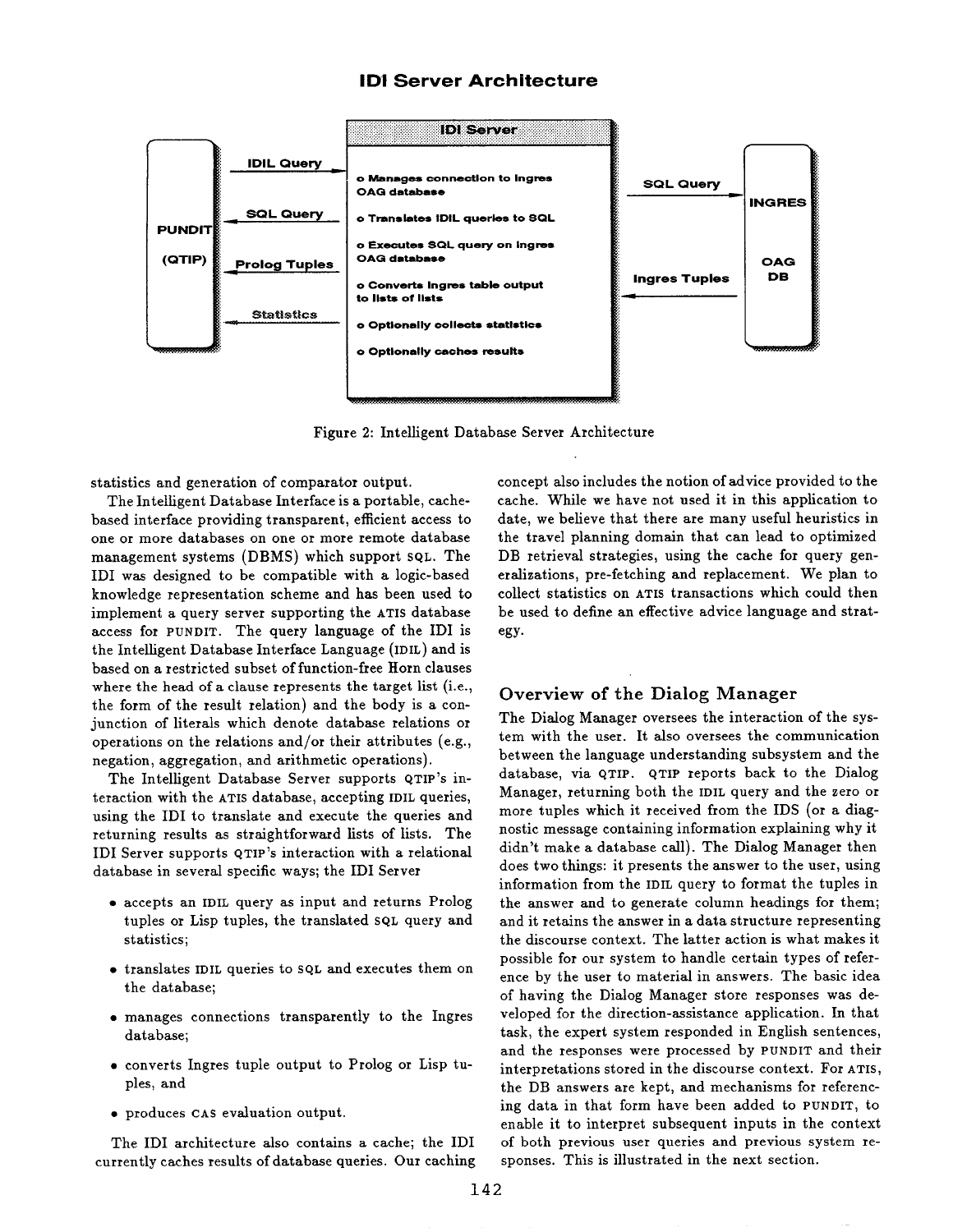# **Dialog Management Reference Resolution**

**PUNDIT** has for some time had the ability to resolve anaphoric references of various kinds, including pronominal reference ("that one") and definite noun anaphors ("the Delta flight", "those flights"). This capability was used in the direction-assistance application, and it is present also for **ATIS.** We have made no major extensions to this capability for **ATIS.** 

### **Deixis**

Presenting tabular responses encourages the user to refer to entries in those responses. This introduces the need for a different kind of contextual reference. For instance, the code "LH" is used in the **ATIS** DB both for a (relatively rare) fare class and for Lufthansa German Airlines. If a user asks what "LH" means, the cooperative response is not to give both interpretations, but to give the interpretation corresponding to its use in a previous response, which will be in an "airline" column or a "fare class" column, rarely both. A more interesting example involves expressions like "Delta flight 123". In the general case, that flight has several legs, say from Cityl to City2 to City3. If a user has asked for flights from Cityl to City2, and then asks for fares for one of them, it is not cooperative to respond with fares not only from Cityl to City2, but also from City2 to City3 and from Cityl to City3, just because the fight in question goes on to City3. It is quite clear from the context that the user wants only fares from Cityl to City2; specifically, Delta flight 123 will have been found in a previous answer tuple for just the Cityl to City2 leg. Both of the previous examples involve examination of entries in previous responses. Our system has been extended to handle the "Delta flight 123" example as a demonstration of this kind of capability; we plan to add the ability to handle other such contextual references in the near future.

The mechanisms involved in handling such contextual references can be illustrated by how the "Delta flight 123" example proceeds. When the table with flights from Cityl to City2 is returned, a discourse entity representing it is added to the discourse context, but without representing any individual flights as discourse entities. A semantics for the table is also provided, which corresponds to something like "table of Delta flights from Cityl to City2". When "Delta flight 123" is subsequently referred to, **PUNDIT** tries to find a flight in the context with that flight number and airline (we can also handle just "flight 123"), by searching the tables in the discourse context whose semantics are consistent with those of the flight referred to.

## **Diagnoses**

The Dialog Manager is also responsible for enhancing the cooperativeness of the system. It has a primitive generation capability (based on sentence templates and keywords) to provide English diagnoses of failures. For instance, if a user asks for flights leaving after "eight o'clock", **QTIP** doesn't know if the DB query should specify 8 a.m. or 8 p.m. The optimum action is to request the user to resolve the ambiguity. Our system at least tells the user it couldn't decide between a.m. or p.m. Another example involves queries "just outside" or "on the fringe of' the database. The DB contains information on ground transportation between cities and the airports serving them, but not on ground transportation between two cities or between two airports. If a query requesting information of the latter kind is properly understood, it is preferable for the system to tell the user as specifically as possible why the query cannot be answered, rather than to go through the motions of making a call to the database and returning a "table" with no tuples. Our system issues a message stating that ground transportation is between an airport and a city, not between two cities or airports.

# **Evaluation**

#### **Common Evaluation**

The first experiment using our system that we report on is the common evaluation task. Most of the discourse features we discussed in the previous section do not come into play for this task, because it involves testing the system on requests which are entirely self-contained, within the bounds of the domain, and unambiguous-so-called "class **A"** sentences. Thus there is no need for resolution of anaphoric expressions, reference to previous answer tables, or diagnoses of out-of-domain requests for the June 1990 common evaluation. Furthermore, the answers for evaluation of sentences in context were not uniformly available for the June evaluation. For these reasons, we will not report on an evaluation of sentences in context at this time. In the following section, we present our results for the common **ATIS** evaluation task, along with an analysis of the data.

The common task data consisted of 90 queries, of which our system obtained correct ("True") answers for 48, or 53%. Of the remainder, 10 resulted in DB calls which obtained inappropriate ("False") information, and 32 resulted in no DB call at all ("NA"). We consider incorrect answers to be even worse than no answers, and the greater than 10% "false alarm" rate experienced on this task to be beyond the acceptable rate for such errors.

The 42 queries that were not successfully processed can be further subclassified as follows. 5 contained items that were not in our lexicon. 9 either did not parse, or did not obtain a usable parse. 10 either obtained no semantic/pragmatic analysis, or an incomplete one. QTIP, though given a complete interpretation of the input, could not create a call to the DB for **12** more, and created an incorrect call 6 times. Our results are summarized in Table 1; there we show the error source for the incorrect ("False") answers and the unanswered ("NA") questions separately. From this table we note that **PUN-DIT** performed quite well. **QTIP** was directly responsible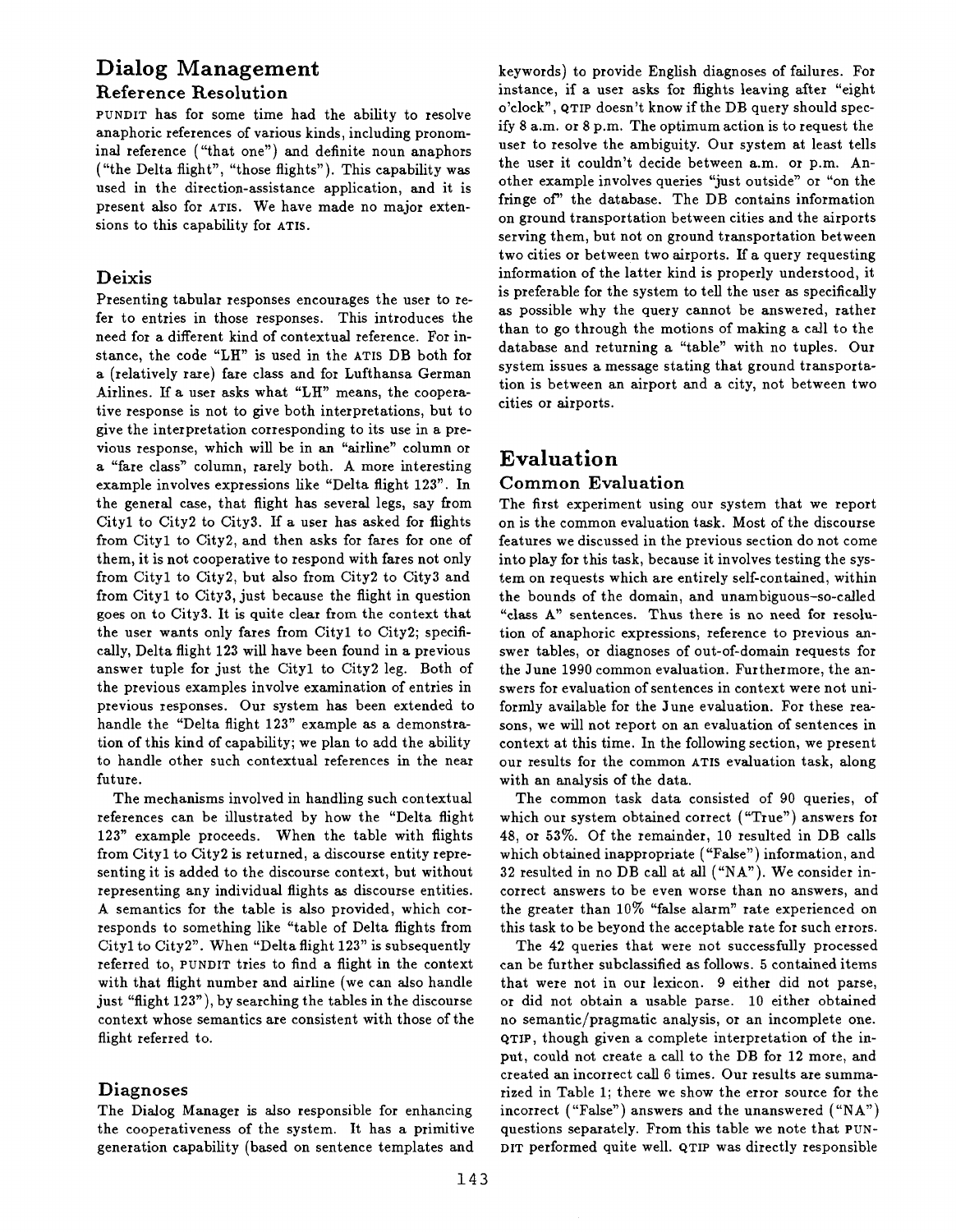|        | Outcome                        | True | False | NΑ |
|--------|--------------------------------|------|-------|----|
| Pundit | lexicon                        |      |       |    |
|        | parsing                        |      |       |    |
|        | semantics                      |      |       |    |
|        | QTIP-no call                   |      |       | 12 |
| QTIP   | $\overline{\text{QTIP--call}}$ | 48   |       |    |
| Totals |                                |      | 10    | 32 |

Table 1: Common Evaluation Task Results

for nearly half (18 of 42) of the cases where an input query was not processed correctly.

Even among the queries for which our system obtained the correct answer, there were 5 cases where the input was not processed entirely correctly. These cases can be subdivided into two groups, those where the unprocessed material was irrelevant to the handling of the request, and those where the unprocessed material could well have resulted in an error. An example of the former is the query *Under the category ground transportation what is transport A ?* Our system ignored the redundant "under the category ground transportation". An example of the latter type is the query *What is the fare on flight eleven forty nine from continental airlines?* Our system failed to process "from continental airlines", but since no other airline has a flight number 1149 in the ATIS DB, the correct answer was obtained anyway.

| Speaker | Success Rate |  |  |
|---------|--------------|--|--|
| bd      | 50%          |  |  |
| Ъf      | 71%          |  |  |
| bm      | 26%          |  |  |
| bp      | 46%          |  |  |
| bw      | 87%          |  |  |

Table 2: Success Rate by Speaker

It is interesting how much variance there is between speakers. There were 5 different speakers in the common task data, and our system's success rate for them ranged from 26% to 87%, as shown in Table 2.

#### Common Evaluation Analysis

Successful handling of only slightly more than half of the input queries, and class A queries at that, indicates that this system is a long way from being an operational system. However, these data were gathered with maximal co-operativeness (and therefore permissiveness). From our experiences with the direction-assistance application, we suspect that that the ATIS method of gathering the input data decreased the success rate of our (and anybody else's) system, since the Wizard coped with nearly all inputs, giving a user no reason to change mode of expression. By contrast, if user bm had been using our system, his or her lack of success in getting answers might well have led to exploration with alternative ways of phrasing queries, with the result that a larger percentage of inputs would have been processed correctly over the entire session. In the next section, however, we will see that the diagnoses, etc. from our system are not yet good enough to enable such an adaptation to take place for all users.

The bottom line is that our system has not yet achieved a satisfactory level of performance, and it is not hard to understand why. First and foremost, it is an incomplete system, in the middle of its development, and the results of the common task are simply a measure of our progress so far, and in no sense a measure of the level of achievement that our system will attain when fully developed. In fact, in the few weeks before the test, we confined our attention to a subset of about 550 class A queries from development data available to us, and had achieved a success rate of 65% on those. So we were pleasantly surprised to succeed on as many as 53% of new, previously unseen utterances. We believe that this is evidence that our development work is indeed of general applicability for this domain, as opposed to consisting of a collection of ad hoc tricks to make specific inputs get through the system.

On the other hand, why can our system correctly process only 65% of the training input? Why could we not have achieved a greater success rate by now? We suspect that the answer involves the wide range of expressions different people use to make essentially the same requests in this domain. Indeed, in a later section we quantify this observation, comparing vocabulary growth and grammar growth in this domain with that in the direction-assistance domain. To return to a point touched on earlier, it may be significant that the data in the ATIS domain was collected using a Wizard arrangement which bypassed not only the speech recognition component but ALSO the automated natural language understanding component; such was not the case for the direction-assistance experiment.

Our widely different rates of success for the different speakers in the common task data supports the observation that there are a large number of different ways to ask essentially the same questions. And if this is really the case, it means that a natural language understanding system will have to be trained on much larger volumes of data for the ATIS domain. In the direction-assistance domain, we reported having to train on 1000 sentences to a success rate of over 80% before our system could achieve 70% new sentence coverage. It is an open question how many more than 1000 sentences will be necessary for the ATIS domain; currently we have worked with less than 1000 sentences and have achieved (with comparable effort) only a 65% coverage on the class A subset of the training corpus (and about 50% coverage of the entire corpus). It would be informative to train to an 80% coverage and reassess coverage on test data.

Individual examples of successes and failures of our system on the common task data seem not to be of sufficient general interest to report in this paper, given the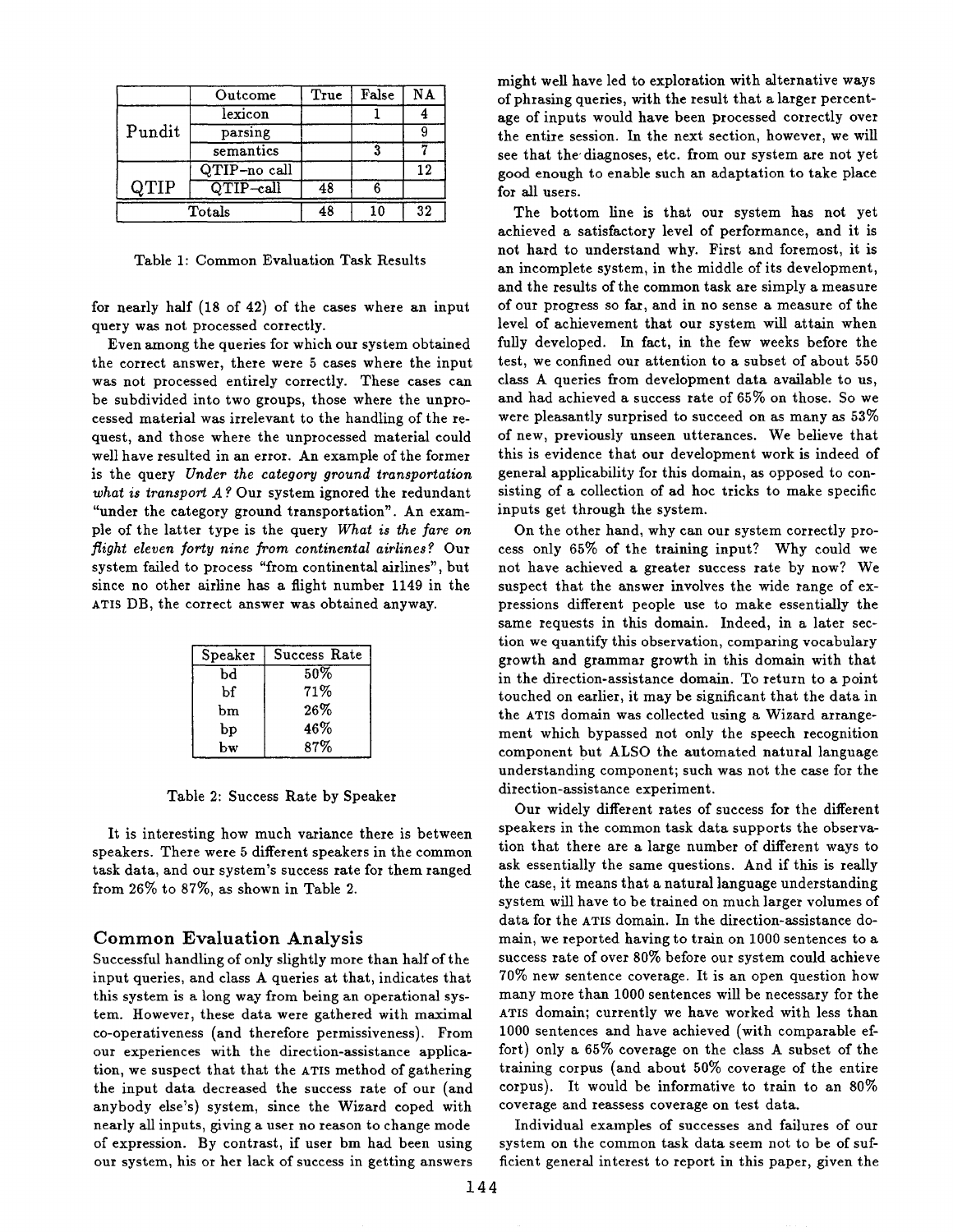

Figure 3: Incremental growth of grammar in ATIS and direction-assistance domains

current limits of our system. We do, however, feel that even these experiments with this partially developed system point to a need to work in the ATIS domain at a task level as well as at a sentence level. So, even with the deficiencies of our system in its present state of development, we have begun experiments along those lines, which we discuss in the next section.

#### Unisys Data and Evaluation

In order to explore issues in evaluation particularly from the user's perspective, we designed a data collection/evaluation task using the system as a tool to collect data from users. Seven subjects were asked to use the Unisys ATIS system to solve travel planning scenarios. They were given the same instructions as the ATIS subjects at TI, the same scenarios, and the same follow up questionaire. In addition, in order to measure user satisfaction, after the session was over, the subjects were also asked to score each response from the system on a zero to five scale of satisfactoriness. A total of 206 typed inputs were collected,<sup>2</sup> of which  $38\%$  were processed correctly. The mean user satisfaction was 2.4 on the 0 to 5 scale. Although we had planned to collect other data, such as time to complete task, very few of the subjects actually completed the task. This was because of the incomplete development of the system and the difficulty of the scenarios. Consequently we were unable to collect this data.

One question which we wished to address was what factors affect user satisfaction in a spoken language system. For example, we were interested in how coverage affects user satisfaction. Coverage is clearly the most important component of user satisfaction, although it does not completely determine it. In comparing user satisfaction on the queries that were handled to those which

2 This data is available from the authors upon request.

were not handled, we found a mean rating of 4.8 (on a 0-5 scale) for the queries that were handled and a mean rating of .98 for the queries that were not handled. Some inputs which were not handled received a relatively high score (4) from the users because the error messages were perceived to be useful. For example, the query *From Oakland to Boston, what is the fare ¢.* was answered with the error message *Sorry, could you rephrase that ¢.* which indicates that it wasn't parsed, but it nevertheless got a rating of 4 from the user. On the other hand, sometimes a query which was completely understood got a relatively low rating because the user didn't like how the information was presented. For example, the query *How much does a flight from San Francisco cost?* was answered correctly, but received a score of 3 because the fares presented were not associated with specific flights.

Aneedotally, we noted that response time, which is independent of coverage, is also an important component of user satisfaction. Nearly all the Unisys subjects said that the system was too slow, and 28/53 or 53% of the TI subjects also said that the system they were using was too slow.<sup>3</sup> This data lead us to believe that there may be important trade-offs in coverage and informative error messages vs. speed that can lead to increased user satisfaction and usability of the system.

#### System Growth as a Function of Training **Data**

One of our most interesting findings was our ability to quantify the lack of convergence of the ATIS data, both in terms of grammar rules and in terms of lexicon. Starting with the direction-assistance application, we developed techniques for quantifying the growth of the system as

<sup>&</sup>lt;sup>3</sup>This data was collected from the TI debriefing questionaires. We thank Charles Hemphill of TI for making these questionaires available to us.